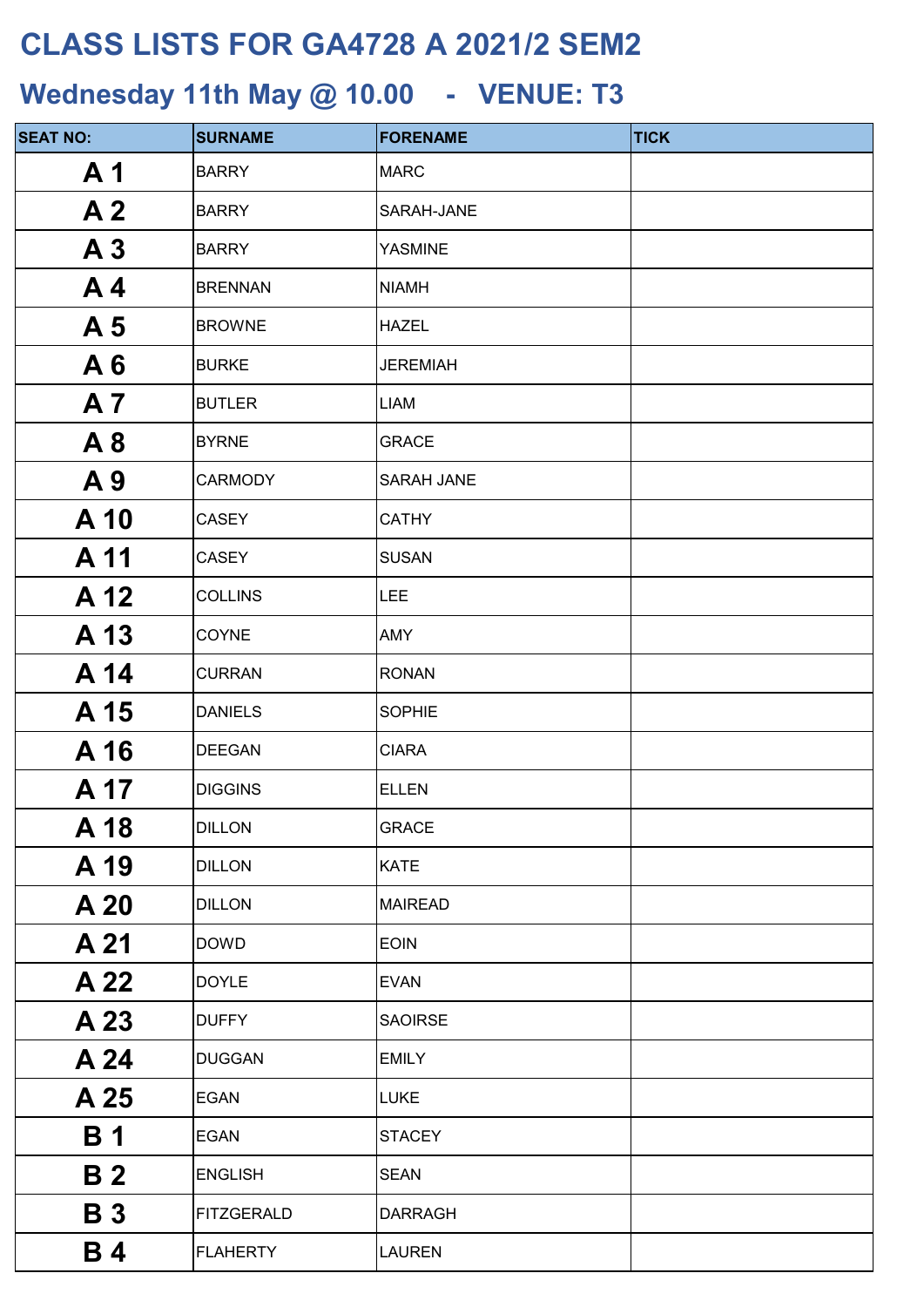| <b>SEAT NO:</b>       | <b>SURNAME</b>        | <b>FORENAME</b>   | <b>TICK</b> |
|-----------------------|-----------------------|-------------------|-------------|
| <b>B</b> 5            | <b>FREEMAN</b>        | <b>ALANNA</b>     |             |
| <b>B6</b>             | <b>GALVIN</b>         | <b>RONAN</b>      |             |
| <b>B</b> 7            | <b>GILLANE</b>        | <b>JASON</b>      |             |
| <b>B</b> 8            | <b>GRACE</b>          | <b>DYLAN</b>      |             |
| <b>B</b> <sub>9</sub> | <b>GREANEY</b>        | <b>CORI</b>       |             |
| <b>B</b> 10           | <b>GUINA</b>          | <b>SARAH</b>      |             |
| <b>B</b> 11           | <b>HANNAN</b>         | <b>KATIE</b>      |             |
| <b>B</b> 12           | <b>HARDING</b>        | <b>ELIZABETH</b>  |             |
| <b>B</b> 13           | <b>HAYES</b>          | <b>EMILY</b>      |             |
| <b>B</b> 14           | <b>HEFFERNAN</b>      | <b>MARK</b>       |             |
| <b>B</b> 15           | <b>HEGARTY</b>        | <b>EOIN</b>       |             |
| <b>B</b> 16           | <b>HICKEY</b>         | <b>KATIE</b>      |             |
| B 17                  | <b>HOBAN</b>          | <b>LORRAINE</b>   |             |
| <b>B</b> 18           | <b>HOURIGAN</b>       | <b>KATHRYN</b>    |             |
| <b>B</b> 19           | <b>HUNTER</b>         | <b>EIMEAR</b>     |             |
| <b>B</b> 20           | <b>JUSTICE</b>        | <b>CLAIRE</b>     |             |
| <b>B</b> 21           | <b>KAVANAGH</b>       | <b>MATTHEW</b>    |             |
| <b>B</b> 22           | <b>KEANE</b>          | <b>MARTINA</b>    |             |
| <b>B</b> 23           | <b>KELLY</b>          | <b>CONOR</b>      |             |
| <b>B</b> 24           | <b>KENNY FLAHERTY</b> | <b>ALANNA</b>     |             |
| C <sub>1</sub>        | <b>KINSELLA</b>       | <b>EMILY</b>      |             |
| C <sub>2</sub>        | <b>KUREK</b>          | <b>ALEKSANDRA</b> |             |
| C <sub>3</sub>        | LANGAN                | <b>PAULA</b>      |             |
| C <sub>4</sub>        | <b>LEAHY</b>          | <b>CALVIN</b>     |             |
| C <sub>5</sub>        | <b>LINNANE</b>        | <b>AIDAN</b>      |             |
| C <sub>6</sub>        | <b>LOGUE HALLINAN</b> | <b>ELLEN</b>      |             |
| C <sub>7</sub>        | <b>LOGUE HALLINAN</b> | <b>ROSE</b>       |             |
| C <sub>8</sub>        | <b>MAHON</b>          | <b>NIAMH</b>      |             |
| C <sub>9</sub>        | <b>MANNION</b>        | <b>KEEVA</b>      |             |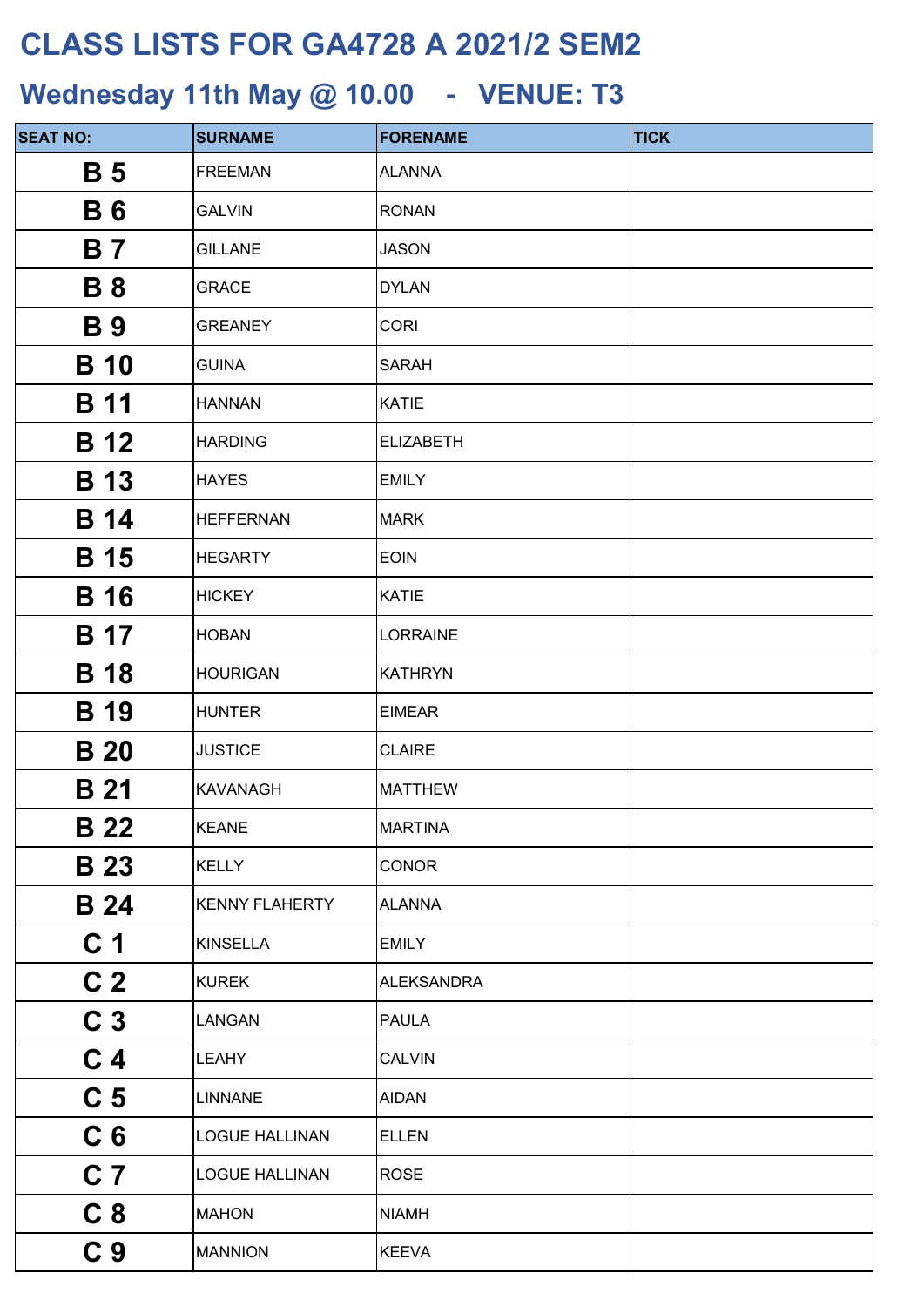| <b>SEAT NO:</b> | <b>SURNAME</b>     | <b>FORENAME</b> | <b>TICK</b> |
|-----------------|--------------------|-----------------|-------------|
| C <sub>10</sub> | <b>MC CAULEY</b>   | <b>SHAUNA</b>   |             |
| C <sub>11</sub> | <b>MC GHEE</b>     | <b>MEGAN</b>    |             |
| C <sub>12</sub> | <b>MC KEOGH</b>    | <b>LISA</b>     |             |
| C <sub>13</sub> | <b>MC LOUGHLIN</b> | <b>MOIRA</b>    |             |
| C <sub>14</sub> | <b>MC NAMARA</b>   | <b>CLAIRE</b>   |             |
| C <sub>15</sub> | <b>MEAGHER</b>     | <b>JAMES</b>    |             |
| C <sub>16</sub> | <b>MESCALL</b>     | <b>DAVID</b>    |             |
| C <sub>17</sub> | <b>MORAN</b>       | <b>CHLOE</b>    |             |
| C <sub>18</sub> | <b>MOYLAN</b>      | <b>BARRY</b>    |             |
| C <sub>19</sub> | NI CHEALLAIGH      | <b>SADHBH</b>   |             |
| C <sub>20</sub> | NI DHOMHNAILL      | <b>HOLLY</b>    |             |
| C <sub>21</sub> | <b>NOLAN</b>       | <b>COLIN</b>    |             |
| C <sub>22</sub> | <b>NOONAN</b>      | <b>BRIAN</b>    |             |
| C <sub>23</sub> | <b>O'BRIEN</b>     | <b>COURTNEY</b> |             |
| C <sub>24</sub> | <b>O'CONNELL</b>   | <b>ORNAIT</b>   |             |
| C <sub>25</sub> | O'CONNOR           | JADE LOUISE     |             |
| D 1             | O'DONNELL          | <b>KATE</b>     |             |
| D <sub>2</sub>  | O'DONNELL          | <b>SAOIRSE</b>  |             |
| D <sub>3</sub>  | O'FARRELL MOLLO    | <b>CHEYANNE</b> |             |
| D 4             | O'HALLORAN         | <b>NIAMH</b>    |             |
| D <sub>5</sub>  | <b>O'KEEFFE</b>    | <b>AISLING</b>  |             |
| D <sub>6</sub>  | O'MAHONEY          | <b>GRACE</b>    |             |
| D 7             | O'MALLEY           | <b>EIMEAR</b>   |             |
| <b>D</b> 8      | <b>O'NEILL</b>     | <b>GRAINNE</b>  |             |
| D 9             | <b>O'NEILL</b>     | SAM             |             |
| D 10            | <b>O'REILLY</b>    | <b>SINEAD</b>   |             |
| D 11            | <b>O'ROURKE</b>    | <b>CIARA</b>    |             |
| D 12            | O'SULLIVAN         | <b>LORRAINE</b> |             |
| D 13            | <b>PALMER</b>      | <b>KEEVAH</b>   |             |